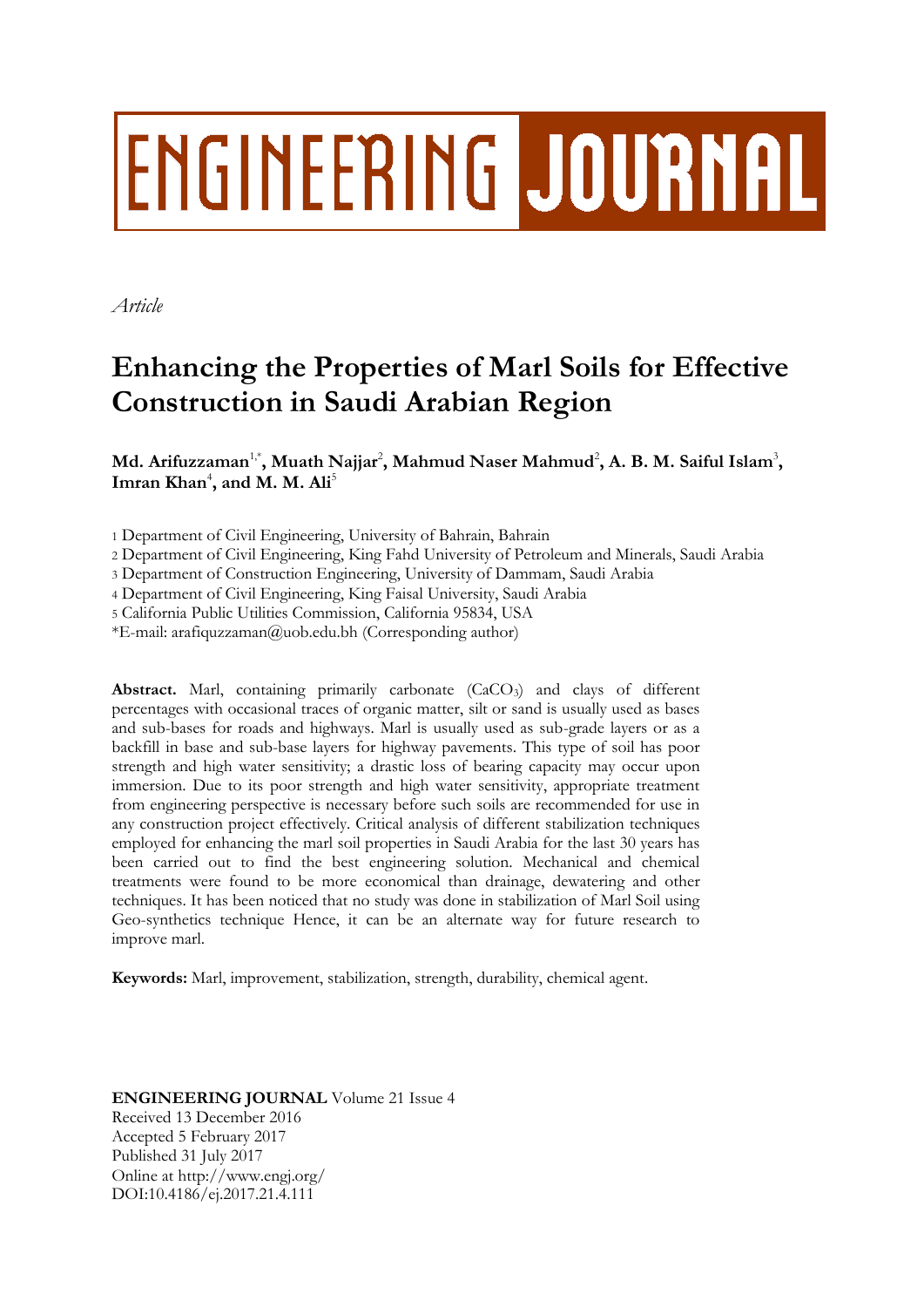#### **1. Introduction**

Saudi Arabia is experiencing a huge monetary quantity spending in construction industry for the last few decades. But, the land area is situated on some kind of problematic type of soils such as Sabkha, Marls etc. Sabkha soil was investigated by many researchers [1] but the detailed informative investigation for marl soil in literature are not quite common from informative and data base view point.

The word "marl" frequently used to describe and represent all the different types of calcareous and associated materials (containing, or partly composed of calcium carbonate (CaCO3) and clay in different percentages existent in the Saudi Arabian Eastern Province [2]. As a primarily calcareous material, the marl is affected by composition of minerals, type of present carbonate mineral, origin and its formation process, degree of cementation and grain-size distribution [2]. The formation of marl soil is thought to be a result of physical as well as chemical weathering of original carbonate rock. In most of the cases, marl is existed as consolidated or, rather cemented layer of carbonate deposits. Additional definitions and attributes used by different authors are shown in Table 1.

In Eastern Saudi Arabia (as shown in Fig. 1.), marl, is one of the common soils being used extensively as foundation materials for pavements and other structures. Its characteristics vary greatly from place to place depending on color and plasticity as well as chemical and physical composition. The engineering properties of the calcareous soil are influenced by several factors such as: carbonate content, particle size, degree of indurations, and origin of carbonate material, environmental conditions and construction procedures. The variation in unit weight (or density) and percentage of moisture content, and also the post depositional changes affect the behavior of the marl soil [2]. This can be due to mainly the presence of different type of impurities: gypsum, calcite, aragonite, dolomite, quartz, sand, geodes, etc. Moreover, the properties of this soil are observed to be time dependent due to their extensive layering [3]. Aiban [3] conducted laboratory compression and strength tests on Abqaiq Marl. High quantity of calcite and dolomite were observed in Abqaiq marls. It was also observed that the engineering properties were highly affected by moister content.

Marl, being a marginal and water sensitive soil, cannot be utilized as a construction material in its natural state, as many highway pavement failures have been observed. Due to their water sensitivity and low strength, there have been attempts to improve by stabilize the engineering properties of calcareous type of material content soils using additives like: cement, cut-back asphalt, emulsified asphalt and lime. Most of the chemical treatments resulted in various degrees of success. The stabilized marl soils were recommended to use in bases, sub-bases, building foundations and other construction applications, even when the water could reach into these soils. Nonetheless, marl seems to be the best option as foundation material in Eastern Saudi Arabia since the unviability of other high quality soil.

Recent Studies [4-7]) on soil treatments showed that additives, such as lime for clayey and cement for sandy soils were used to enhance strength, reduce volume changes and consequently stabilize the soil. However a viable soil stabilization technique is of great interest to all involved in the development. Therefore, the study aims to identify a competent technique for stabilization of Marl soil. Critical assessment has been done among different stabilization techniques conducted in last 30 years within Saudi Arabia. The viability of the approaches has been explored together with their shortcomings. The best technique has then been recommended to be used for stabilization of Marl Soil in Saudi region.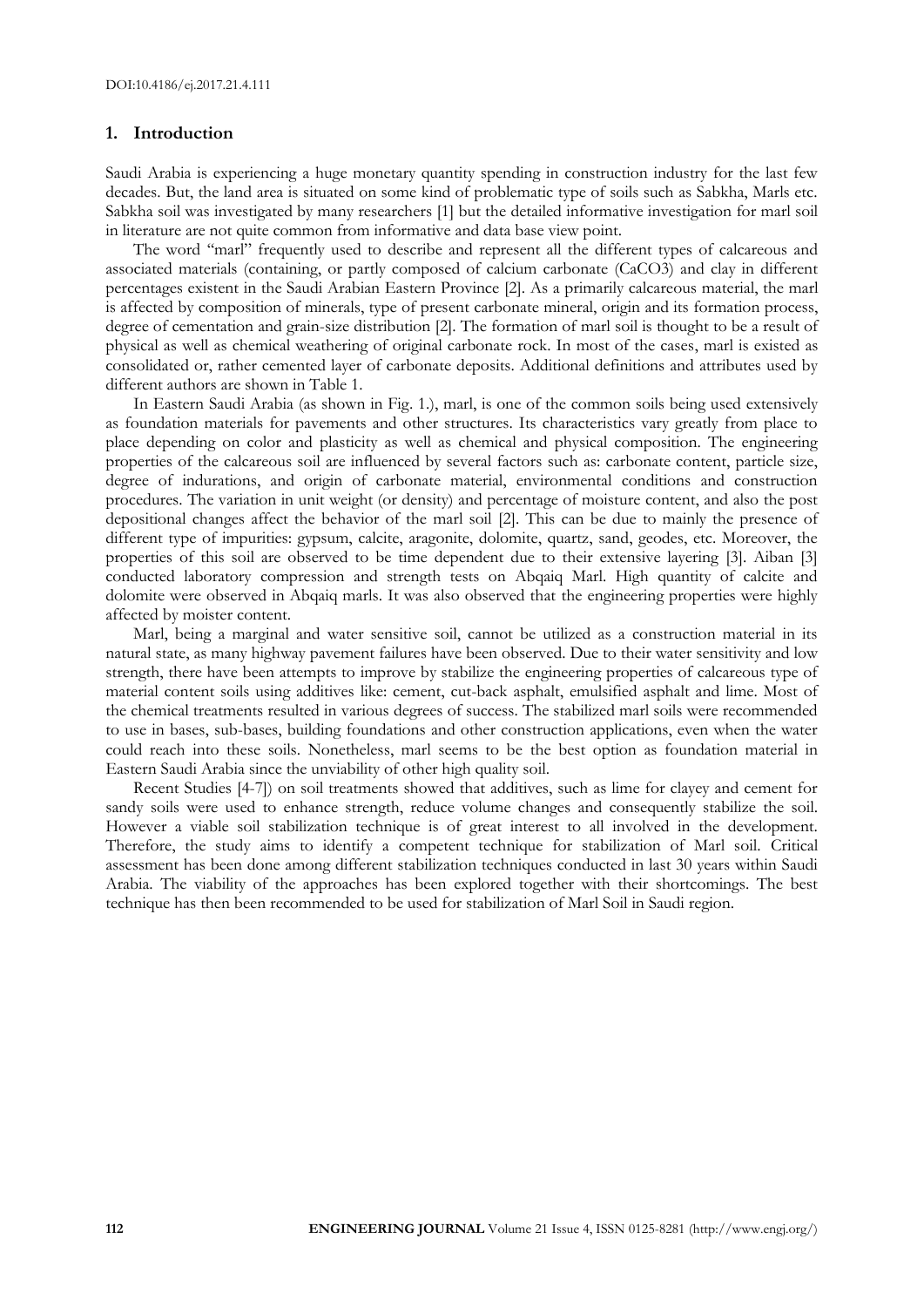

Fig. 1. Map locations for major Marl quarries in Saudi Arabian eastern part [8].

Table 1. Marl soil definitions and attributes used in different studies [9].

| Author(s)                   | Year | Definitions and attributes                                                                                                                                       |
|-----------------------------|------|------------------------------------------------------------------------------------------------------------------------------------------------------------------|
| Terzaghi<br>and Peck        | 1967 | A marine and calcareous clays with stiff to very stiff nature with greenish color                                                                                |
| Petti john                  | 1975 | Rock or soil type material containing 35-65% carbonate with a complementary<br>clay percentage                                                                   |
| Fookes,<br>Higgin<br>bottom | 1975 | A simple and binary mixture of calcium carbonate and clay                                                                                                        |
| McCarthy                    | 1977 | Soft type of limestone                                                                                                                                           |
| Challinor                   | 1978 | A mixture of rocks which contain clay minerals, aragonite and calcite, such as<br>silt, but in minimum quantity                                                  |
| Saudi-<br><b>ARAMCO</b>     | 1978 | Soft limestone which is contaminated with varying percentages of clay                                                                                            |
| Sowers<br>and<br>Sowers     | 1979 | Sand, silt and clay type of calcium carbonate which are deposited by water                                                                                       |
| Bates and<br>Jackson        | 1980 | Marl is an old form of soil which is generally and loosely applicable to a long<br>ranges of materials, mostly consisted of an close mixture of clay and calcium |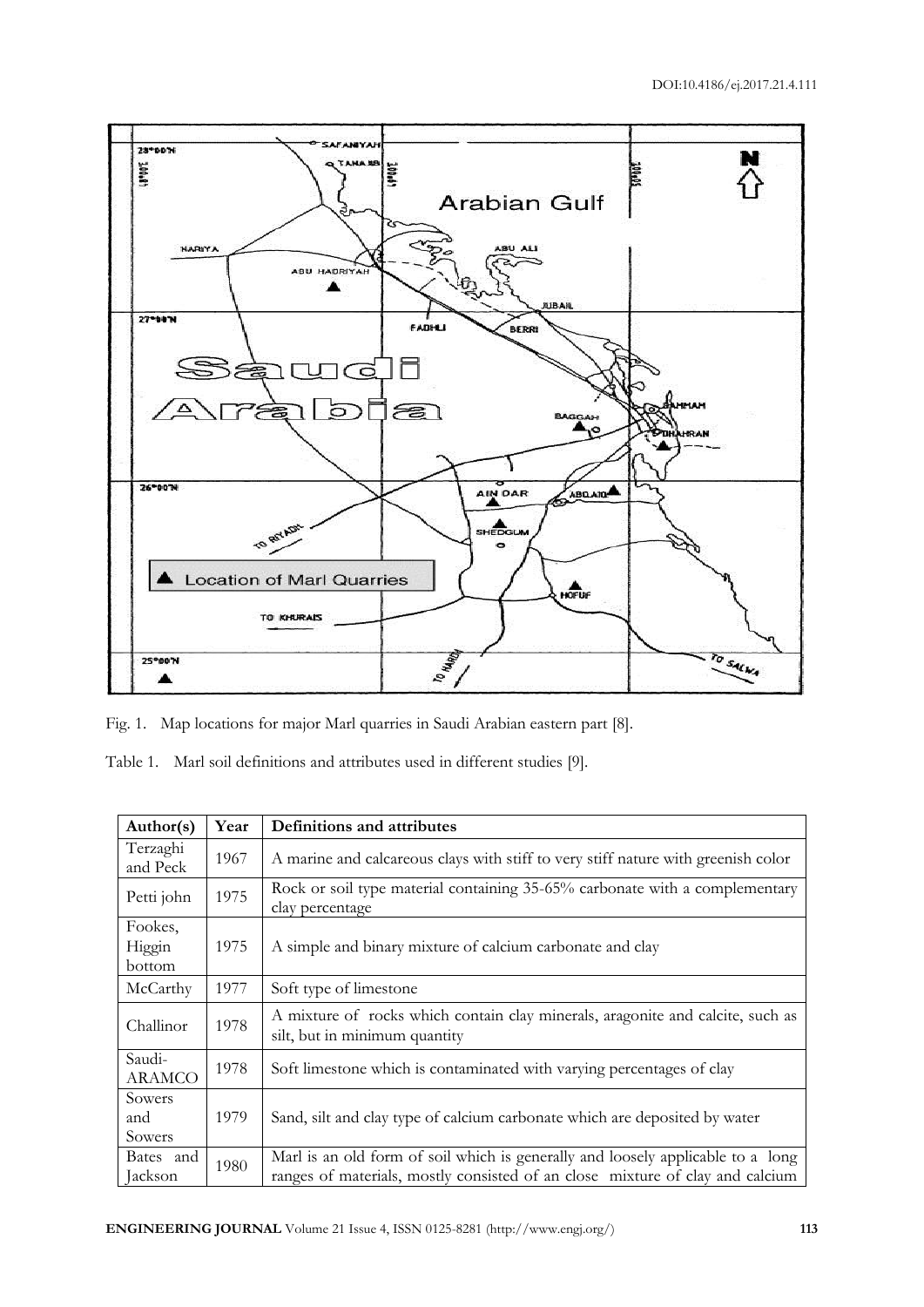|                          |      | carbonate                                                                                                                                    |  |  |  |
|--------------------------|------|----------------------------------------------------------------------------------------------------------------------------------------------|--|--|--|
| Mitchell,<br>R.S.        | 1985 | Soft calcareous and clay based mineral                                                                                                       |  |  |  |
| Blyth and<br>de Freitas  | 1985 | Mudstone which are calcareous nature                                                                                                         |  |  |  |
| Al-Tayyib<br>et al.      | 1985 | Carbonated type soils, the formation attributed by physical as well as<br>weathering (chemical) of the parent carbonate and associated rocks |  |  |  |
| McLean<br>and<br>Gribble | 1985 | Earths deposited in freshwater lakes by friable carbonate materials                                                                          |  |  |  |
| Qahwash                  | 1989 | Sediments of calcareous type                                                                                                                 |  |  |  |
| Mitchell                 | 1993 | Ranges between clean calcium carbonate to the mixture of calcium carbonate<br>with organic matter and mud formed from bio-chemical formation |  |  |  |
| Aiban                    | 1994 | Calcareous sediment of fine grained nature                                                                                                   |  |  |  |

# **2. Potential Problem of Marl Soil**

Marl is a swelling soil that gives a significant increase in bulk volume when water is present, as it gives high shrinkage ratio on drying. Swelling is dependent on the dry unit weight and increasing clay containing active clay minerals, such as; Almontmurilonat (Montmorillonite). These formations are characterized by hardness, higher shear strength in dry condition; and the solid soil gradually loses these properties with increasing humidity.

Marl soils usually have very high moisture content, low dry density, low bearing capacity and low strength in shear cases. These nature makes them "problematic soils" that are not suitable for pavement related subgrades, and slopes. Due to these reasons very limited research work has been accomplished in the Midwest of Saudi Arabia with marls.

# **3. Materials and Methods**

# **3.1. Marl Characterizations**

Characterization of the Marl is crucial to deal with all related geotechnical engineering problems. Subsequent sections describe their typology, formation, physical, chemical, and mechanical properties and feedback to some geotechnical field and laboratory tests.

# **3.2. Types of Marl Soil**

Marl soils are fine and coherent marine type of sedimentary deposits which mainly consisting of clay and calcium carbonate (CaCO3, varying proportion 30% - 70%). This particular soil cover an extensive area of the south east, east and west of Algiers where much of the urban and regional development is ongoing [2]. The main marl soil deposit found to be more than 200 m in thickness forming commonly a homogeneous and massive substratum. Their geotechnical behavior mainly depends on the type of clay minerals and the amount of carbonate. Marl soils cane be classified in three categories, based on the intensity of weathering:

- Intact marls
- Intermediate marls
- weathered marls

# **3.3. Availability of Marl Soils in Saudi Arabia**

Marl type of soil is plentiful in eastern Saudi Arabia. The places can be listed as: Abqaiq, Dammam, Dhahran, Abu Ali, Berri, Fadhli, Hofuf, Jubail, Safaniyah and Abu Hadriyah (as in Fig. 1). Eastern Saudi Arabian Marls, vary in range greatly from one place to other in terms of color, plasticity, engineering properties and physical-chemical composition. The color of Marl in the Saudi Arabian Eastern part are mainly white, milky, light and dark gray, yellow, pink and brown types.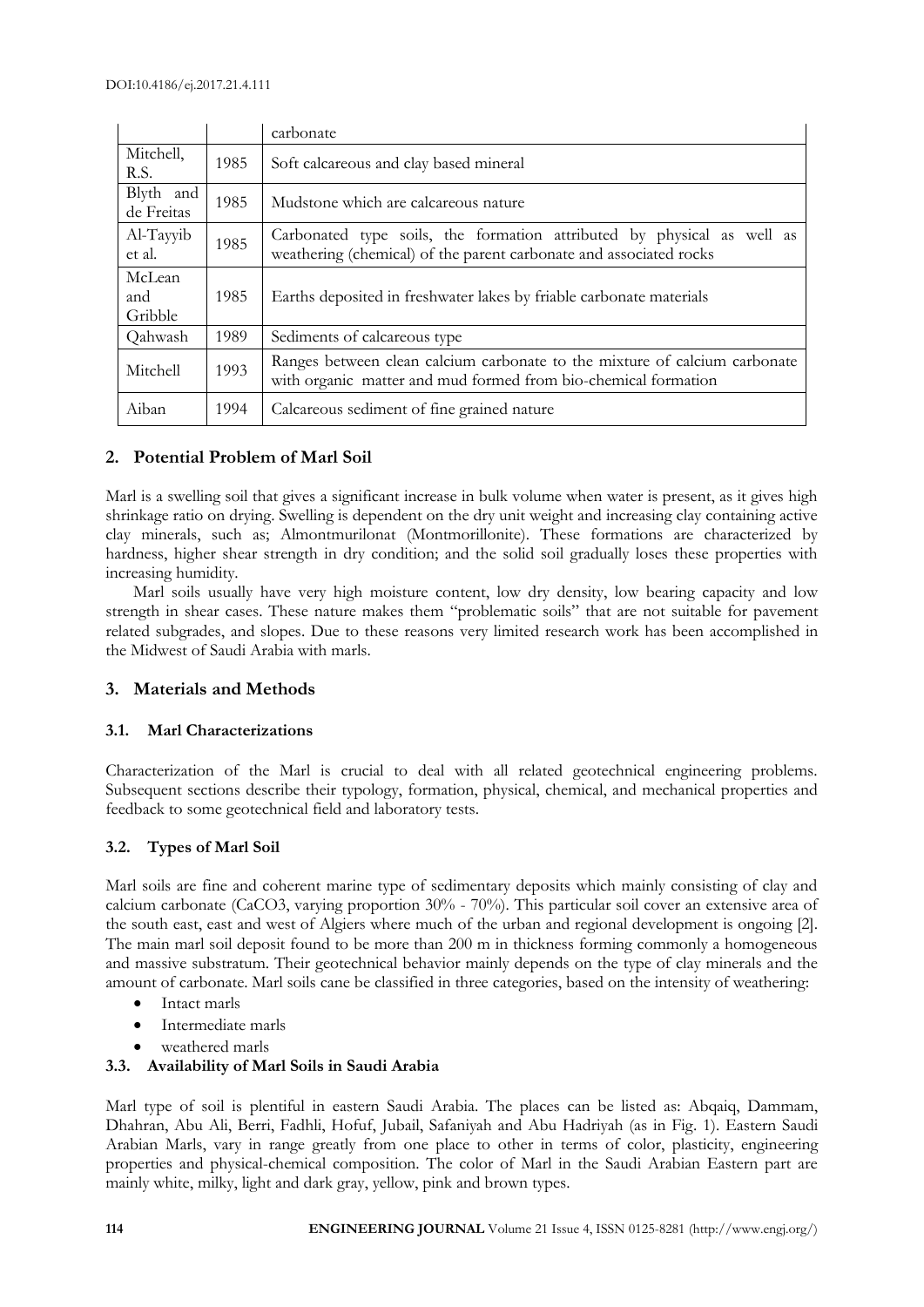# **3.4. Formation of Marl Soil**

Marl is a clayey stone mud consists of mud, silt and lime, (CaCO3). The geotechnical studies [2] of such soils have shown that the marls are fine grained soils with low strength and low permeability; contains a substantial amount of montmorillonite that increases in the weathered horizons, illite and smectite in varying proportion. The mineralogical part make marls very much sensitive to water, resulting in high changes in volume (shrinkage and swelling) and loss in strength resulting in a very unstable geological formation. This instability affects structures which constructed on such soil formations where wide tension crakes can be visible. The fact also leads instability of slope when the gradient exceeds 10%.

# **3.5. Chemistry in Marl Formation**

Table 2 shows the chemical composition for marl soils. Varieties of metal in the form of oxide are visible in the experimental results which may cause the marl soil to be more sensitive to moisture and other effects. The assessment of chemical tests carried out for marl soil by Al-Amoudi, et al. [2], Clayey Marl [10] and Corinth marl [11] have been illustrated which show the deviation in ingredients in marl soil.

| Oxide                     | Clayey Marl [10] | Corinth marl [11] | Al-Amoudi, et al. [2] |
|---------------------------|------------------|-------------------|-----------------------|
| $SiO2$ %                  | 18.5             | 17.5              | 15                    |
| $\text{Al}_2\text{O}_3\%$ | 6.9              | 1.5               |                       |
| KAlSi3O8                  |                  |                   | 8                     |
| $Fe2O3$ %                 | 1.8              | 1.1               |                       |
| CaO $%$                   | 30.3             | 42.5 $(30-52)$    |                       |
| CaCO <sub>3</sub>         |                  |                   | 75                    |
| $MgO\%$                   | 2.91             | 1.5               |                       |
| $TiO2$ %                  | 0.3              |                   |                       |
| $K_2O\%$                  | 0.9              | 0.3               |                       |
| $P_2O_5\%$                | 0.12             |                   |                       |
| $Na2O$ %                  |                  | 0.6               |                       |
| CaSO4.2H2O                |                  |                   | 2                     |

Table 2. Chemical composition of clayey marl.

# **3.6. Structural and Textural Character**

Physical, chemical and mineralogical properties of Marl Soil observed in existing researches are shown in Tables 3, 4 and 5 below which indicate the distinct character of it: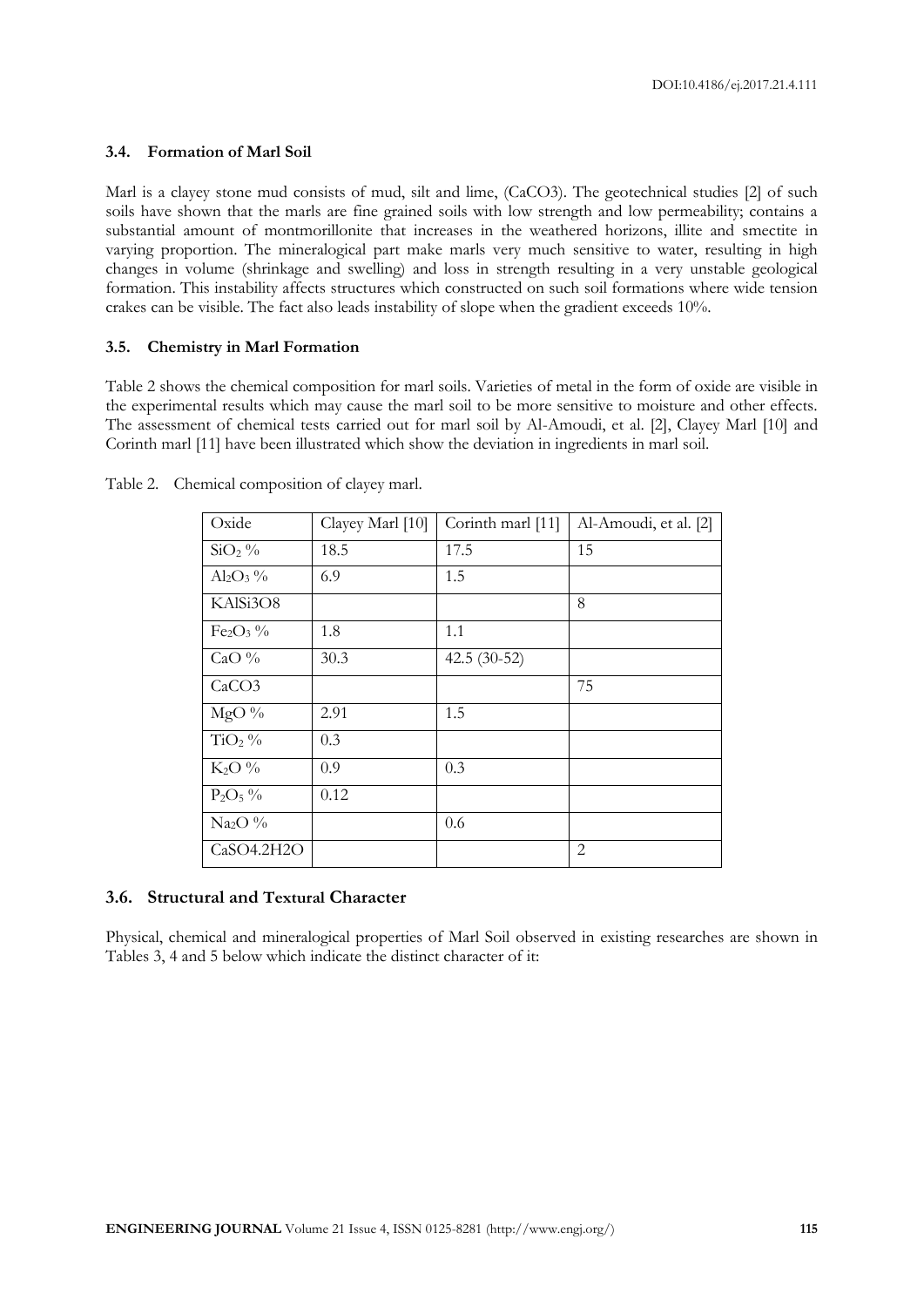| Researchers                                                                                                                                                                      | Sample                       | Percentage passing No.40 sieve | No.200<br>passing<br>Percentage<br>sieve | Specific gravity | Liquid Limit, LL (%)     | Plastic Limit, PL (%)     | Plasticity index, PI (%)          | <b>Description</b>                                                                                  | Soil Classification (AASHTO) | Soil Classification (USCS) |
|----------------------------------------------------------------------------------------------------------------------------------------------------------------------------------|------------------------------|--------------------------------|------------------------------------------|------------------|--------------------------|---------------------------|-----------------------------------|-----------------------------------------------------------------------------------------------------|------------------------------|----------------------------|
| $[12]$                                                                                                                                                                           |                              | 67                             | $\mathfrak{Z}$                           | 2.68             | $\overline{a}$           | $-$                       | $\ensuremath{\mathbf{NP}}\xspace$ | Uniform<br>fine sand                                                                                | $A-3$                        | $\rm SP$                   |
| $[13]$                                                                                                                                                                           |                              | 26                             | 14                                       | 2.71             | 47                       | 45                        | $\overline{c}$                    | White Marl                                                                                          | $A-1-a$                      | $\overline{GM}$            |
| $[2]$                                                                                                                                                                            |                              |                                |                                          | 2.78             |                          |                           | $\ensuremath{\mathbf{NP}}$        | coarse-<br>grained                                                                                  | $A-2$                        | ${\rm SM}$                 |
| $[14]$                                                                                                                                                                           |                              | 57                             | 33                                       | 2.7              | 25                       | 31                        | $\ensuremath{\mathbf{NP}}\xspace$ | fine-graded<br>soil<br>associated<br>with<br>significant<br>percentage<br>of silt-clay<br>particles | $A-2-4$                      |                            |
| [9]                                                                                                                                                                              |                              | $\overline{a}$                 | $\overline{a}$                           | 2.73             | 21                       | 20                        | $\mathbf{1}$                      | $\overline{\phantom{a}}$                                                                            | $A-1-a$                      | GP                         |
|                                                                                                                                                                                  | $\mathbf{M}\text{-}$<br>ABH1 |                                | 10.72                                    | 2.84             | 21.5                     | $20\,$                    | 1.5                               | $\overline{a}$                                                                                      | $A-1-b$                      | $SP-$<br>SM                |
|                                                                                                                                                                                  | $M-$<br>ABH2                 | $-$                            | 3.44                                     | 2.73             | 21                       | 19.5                      | 1.5                               | $ -$                                                                                                | $A-1-b$                      | ${\rm SP}$                 |
|                                                                                                                                                                                  | $M-$<br>ABH3                 | $-$                            | 1.01                                     | 2.8              | --                       | --                        | $\ensuremath{\text{NP}}$          | $-$                                                                                                 | $A-1-a$                      | ${\rm SP}$                 |
|                                                                                                                                                                                  | $M-$<br>ABH4                 | $-$                            | 0.22                                     | 2.8              | $\overline{a}$           | $-$                       | $\ensuremath{\mathsf{NP}}\xspace$ | $\qquad \qquad -$                                                                                   | $A-1-a$                      | $\mbox{G}\mbox{P}$         |
|                                                                                                                                                                                  | $M-$<br>ABH <sub>5</sub>     | $-$                            | 4.78                                     | 2.8              | --                       | --                        | $\ensuremath{\text{NP}}$          | $-$                                                                                                 | $A-1-a$                      | <b>GW</b>                  |
|                                                                                                                                                                                  | $M-$<br>ABH6                 | $-$                            | 7.45                                     | 2.73             | $\overline{\phantom{a}}$ | $\overline{a}$            | $\ensuremath{\text{NP}}\xspace$   | $\overline{\phantom{m}}$                                                                            | $A-1-b$                      | $SP-$<br><b>SM</b>         |
| $[8] % \includegraphics[width=0.9\columnwidth]{figures/fig_1a} \caption{Schematic diagram of the top of the top of the top of the top of the top of the right.} \label{fig:1} %$ | $M-$<br>ABH7                 | $- \, -$                       | 4.19                                     | 2.81             | 38.4                     | 32.5                      | 5.9                               | $\overline{\phantom{m}}$                                                                            | $A-2-4$                      | SP                         |
|                                                                                                                                                                                  | $M-$<br>ABH <sub>8</sub>     | $--$                           | 1.92                                     | 2.81             | $\overline{a}$           | $\mathbb{L}^{\mathbb{L}}$ | NP                                | $\overline{\phantom{m}}$                                                                            | $A-1-a$                      | SP                         |
|                                                                                                                                                                                  | $M-$<br>ABH9                 | $- \, -$                       | $\overline{2}$                           | 2.73             | 21                       | 19.5                      | 1.5                               | $\overline{\phantom{m}}$                                                                            | $A-1-a$                      | ${\rm GP}$                 |
|                                                                                                                                                                                  | M-ABQ                        | $\bar{\mathbb{L}}$             | 18.94                                    | 2.71             | 51.1                     | 48.7                      | 2.4                               | $\mathbb{L}^{\mathbb{L}}$                                                                           | $A-1-a$                      | GM                         |
|                                                                                                                                                                                  | $M-$<br>ABQR1                | $- \, -$                       | 7.21                                     | 2.72             | 99.7                     | 66.7                      | 33                                | $\overline{\phantom{m}}$                                                                            | $A-2-7$                      | GP-<br>$\mbox{GM}$         |
|                                                                                                                                                                                  | $M-$<br>ABQR2                | $- \, -$                       | 9.63                                     | 2.85             | $\overline{\phantom{a}}$ | $-$                       | NP                                | $\overline{\phantom{m}}$                                                                            | $A-1-b$                      | $SP-$<br>${\rm SM}$        |
|                                                                                                                                                                                  | $M-$<br>ABQR3                | $\overline{\phantom{a}}$       | 0.93                                     | 2.73             | 34.9                     | 30                        | 4.9                               | $\overline{\phantom{m}}$                                                                            | $A-2-4$                      | GP                         |
|                                                                                                                                                                                  | $M-$<br>${\rm AIND}$         | $\overline{\phantom{m}}$       | 9.54                                     | 2.78             | 72.5                     | 69.4                      | 3.1                               | $\overline{\phantom{a}}$                                                                            | $A-1-a$                      | $SP-$<br>${\rm SM}$        |
|                                                                                                                                                                                  | $M-$                         | $\mathbb{L}^{\perp}$           | 7.31                                     | 2.92             | 105                      | 82.7                      | 24.2                              | $\mathbb{H}^{\mathbb{Z}}$                                                                           | $A-2-7$                      | SW-                        |

Table 3. Summary of marl classifications based on physical properties.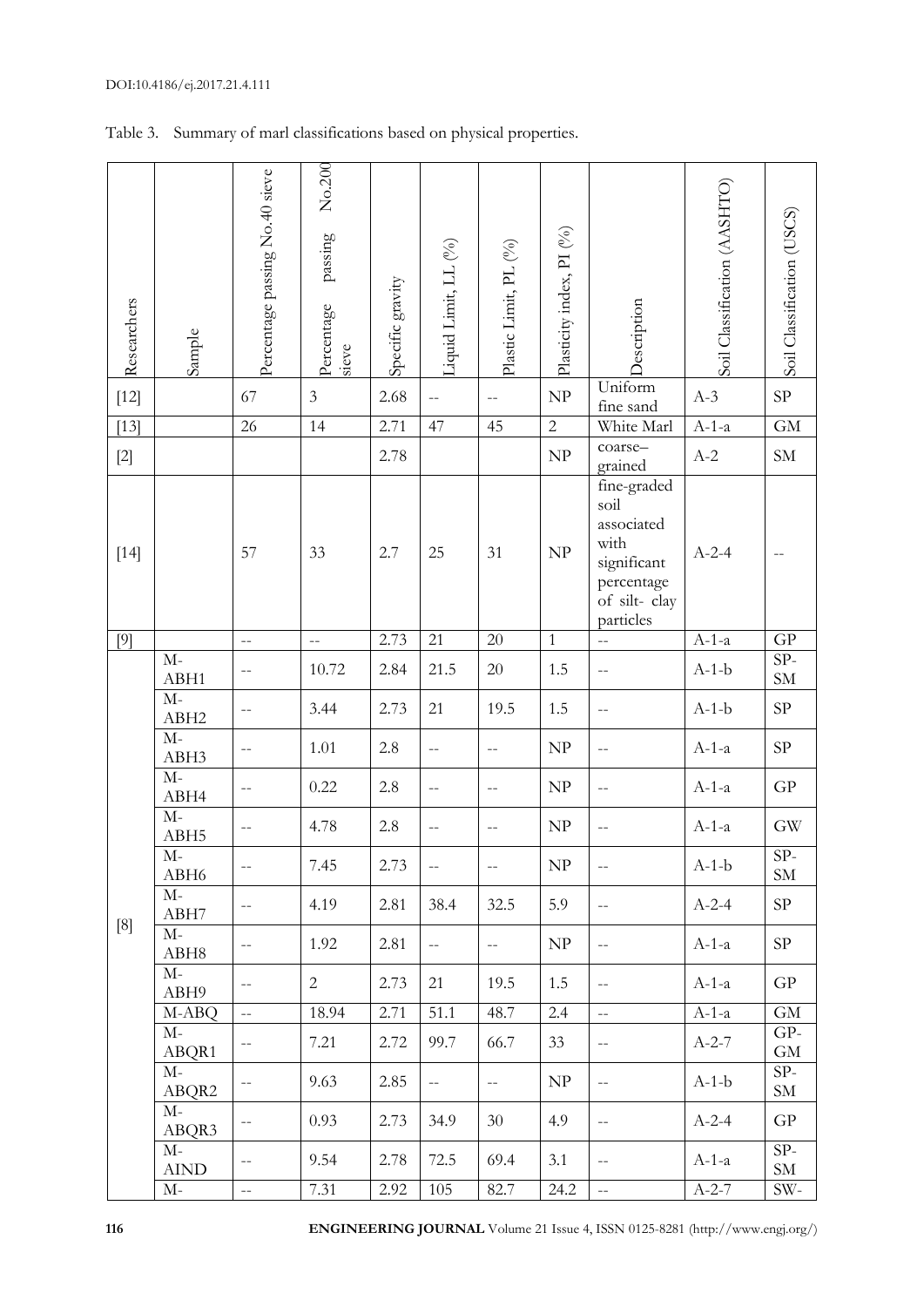|        | BAG1                     |                          |       |      |                   |                |      |                                       |                | SM                  |
|--------|--------------------------|--------------------------|-------|------|-------------------|----------------|------|---------------------------------------|----------------|---------------------|
|        | $M-$<br>BAG2             | $-$                      | 8.41  | 2.66 | 123.1             | 90             | 33.1 | $-$                                   | $A-2-7$        | $SP-$<br>${\rm SM}$ |
|        | $M-$<br>DHA1             | $- -$                    | 18.16 | 2.91 | 40.7              | 35.8           | 4.9  | $-$                                   | $A-1-b$        | <b>GM</b>           |
|        | $M-$<br>DHA <sub>2</sub> | $- -$                    | 27.5  | 2.74 | 89.7              | 60.9           | 28.8 | $\hspace{0.05cm}$ – $\hspace{0.05cm}$ | $ -$           | $-$                 |
|        | $M-$<br>DHA3             | $\overline{\phantom{m}}$ | 11.18 | 2.85 | 34.2              | 20.3           | 13.9 | $\qquad \qquad -$                     | $A-1-a$        | GP-<br><b>GM</b>    |
|        | $M-$<br>HOF1             | $-$                      | 1.5   | 2.7  | $\equiv$          | $\overline{a}$ | NP   | $\mathcal{L} =$                       | $A-1-a$        | GP                  |
|        | $M-$<br>HOF <sub>2</sub> | $\qquad \qquad -$        | 5     | 2.75 | 46.8              | 25.2           | 21.6 | $ -$                                  | $A-2-4$        | SP                  |
|        | М-<br>HOF3               | $\qquad \qquad -$        | 3     | 2.84 | 84.4              | 42.4           | 42   | $-$                                   | $A-1-a$        | GW                  |
|        | М-<br>HOF4               | $\overline{\phantom{m}}$ | 3     | 2.86 | $\qquad \qquad -$ | $- -$          | NP   | $\hspace{0.05cm}$ – $\hspace{0.05cm}$ | $A-1-b$        | SP                  |
|        | M-SHD                    | $\overline{a}$           | 2.55  | 2.69 | $\overline{a}$    | $-$            | NP   | $-$                                   | $A-1-a$        | SP                  |
|        | Site 1                   | 46.4                     | 19.2  | 2.8  | 49.5              | $\overline{a}$ | 21.7 | white marl                            | $\overline{a}$ | $\overline{a}$      |
| $[15]$ | Site 2                   | 58.4                     | 40    | 2.71 | 21.6              | $ -$           | 4.5  | brown<br>reddish<br>marl              | $ -$           | $-$                 |
|        | Site 3                   | 60.5                     | 47.2  | 2.69 | 42.8              | $-$            | 17.4 | white<br>chalky marl                  |                |                     |

Table 4. Chemical analysis of some marl samples [9].

| Marl    | (0/0)<br>$Ca^{+2+}$ |         | $(^{0}_{0})$<br>$Mg^{2+}$ |         | CaCO <sub>3</sub> |         | CaMg(CO <sub>3</sub> ) <sub>2</sub> |         |
|---------|---------------------|---------|---------------------------|---------|-------------------|---------|-------------------------------------|---------|
|         | -#40                | $-#100$ | $-#40$                    | $-#100$ | $-#40$            | $-#100$ | $-#40$                              | $-#100$ |
| M-ABH9  | 42.8                | 56.3    | 3.8                       | ---     | 39.0              | 56.3    | 3.8                                 | $- - -$ |
| M-ABQR3 | 28.0                | 34.5    | 25.8                      | 23.6    | 2.2               | 10.9    | 25.8                                | 23.6    |
| M-SHD   | 37.5                | 62.6    | ---                       | $- - -$ | 37.5              | 62.7    | $- - -$                             | ---     |

Table 5. Mineralogical composition of some marl samples [9].

| Marl    | Calcite $(\% )$ |         | Dolomite $\frac{0}{0}$ |         | Quartz $(\%)$ |         | Others <sup>*</sup> $\binom{0}{0}$ |         |
|---------|-----------------|---------|------------------------|---------|---------------|---------|------------------------------------|---------|
|         | $-#40$          | $-#100$ | $-#40$                 | $-#100$ | -#40          | $-#100$ | $-#40$                             | $-#100$ |
| M-ABH9  | 96              | 80      |                        |         |               | 18      | $---$                              |         |
| M-ABQR3 |                 | 13      | 20                     | 38      | 72            | 45      |                                    |         |
| M-SHD   | 28              | 71      |                        |         | 70            | 23      |                                    |         |

\*Including elite, sepiolite, montmorillonite and gypsum. #40: passing sieve number 40 #100: passing sieve number 100

# **4. Engineering Properties of Marl Soil**

Several investigations have been conducted by researchers, including: field tests and laboratory tests. Some of the important results are summarized in the following sections.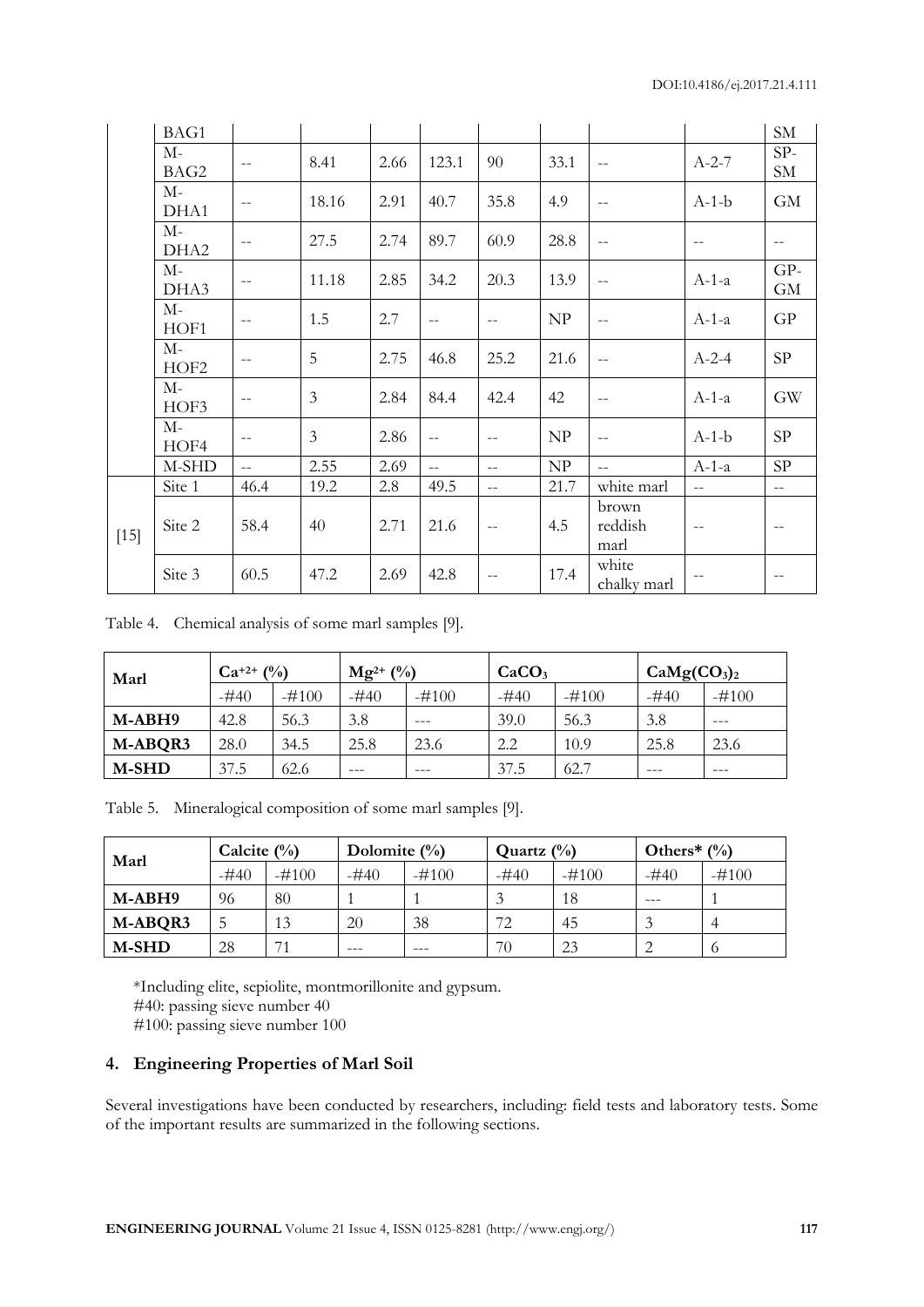# **4.1. Field Test on Marl**

In order to learn the stratigraphy and subsurface condition, mainly two field tests: [Standard Penetration Test (SPT-N) and California Bearing Ration (CBR)] data obtained from various researchers were presented and examined. CBR test conducted by Al-Amoudi et al. (2010) indicates that Marl is very weak and extremely vulnerable to failure on flooding. Naturally existing Marls have very low CBR (3 to 4), and are found to reduce by 50% on flooding indicating its very loose nature. The physical and mechanical properties of Marl soil are presented in Table 6 & 7 with the standard deviation (S.D.). The SPT, cohesion and angle of friction values indicates the weak nature of Marl soil.

Results obtained from Al-Amoudi, et al. [2] show that the physical character and parameters, such as plasticity and changes in volume are greatly reduced after the addition of very small proportion of cement or lime. The compressibility tests also show that cement and lime increase its stiffness and CBR and Unconfined Compression Strength (UCS) values are greatly enhanced

#### **4.2. Laboratory Tests**

The percentage of calcium carbonate (CaCO<sub>3</sub>) of typical soil samples was determined by three different methods: (1) LOI (Loss on Ignition); (2) TGA (Thermo-Gravimetric Analysis); and (3) chemical reaction as per ASTM C 25 (14): XRD, Atterberg condition limit tests and pH were also conducted for the collected soil samples.

Furthermore, moisture-density relationship, soil fabric, CBR-CIV correlation and CBR, unconfined compressive strength, tri axial compression test, one dimensional compressibility, effect of delay in compaction and moisture content on UCS, as well as durability are also investigated in several studies. The experimental work was done on white marl [3] collected from the Abqaiq region situated nearly 60 km South West of Dhahran, Saudi Arabia. The classification tests were accomplished according to the ASTM standards. The various properties obtained from testing are shown in Table 3. The soil was classified as A-la as per AASHTO classification system and GM according to USCS.

| Specific Parameter                   | Clayey<br>Marl |
|--------------------------------------|----------------|
| pН                                   | 8.1            |
| Specific gravity $(G_s)$             | 2.65           |
| Group Index                          | 21.15          |
| Liquid limit                         | 44             |
| Plasticity index (LL-PL)             | 23             |
| Percentage Passing #200              | 88             |
| оf<br>Clay<br>Percentage<br>Fraction | 80             |

Table 6. Physical and mechanical attributes of clayey type of marl [3].

Specific gravity of marl soil was reported as 2.69 by Aal and Al-Homidy [16]. El Howayek, et al. [17] dealt with two types of Marl soil namely soil M (silty loam) and soil C (silty clay) which characteristics have been explained with the allowed statistical deviation in Table 7. Moreover, a number of 32 samples had been taken in experimental tests of marl soil by Lamas, et al. [18] leading to the sequent statistical consequences as in Table 8.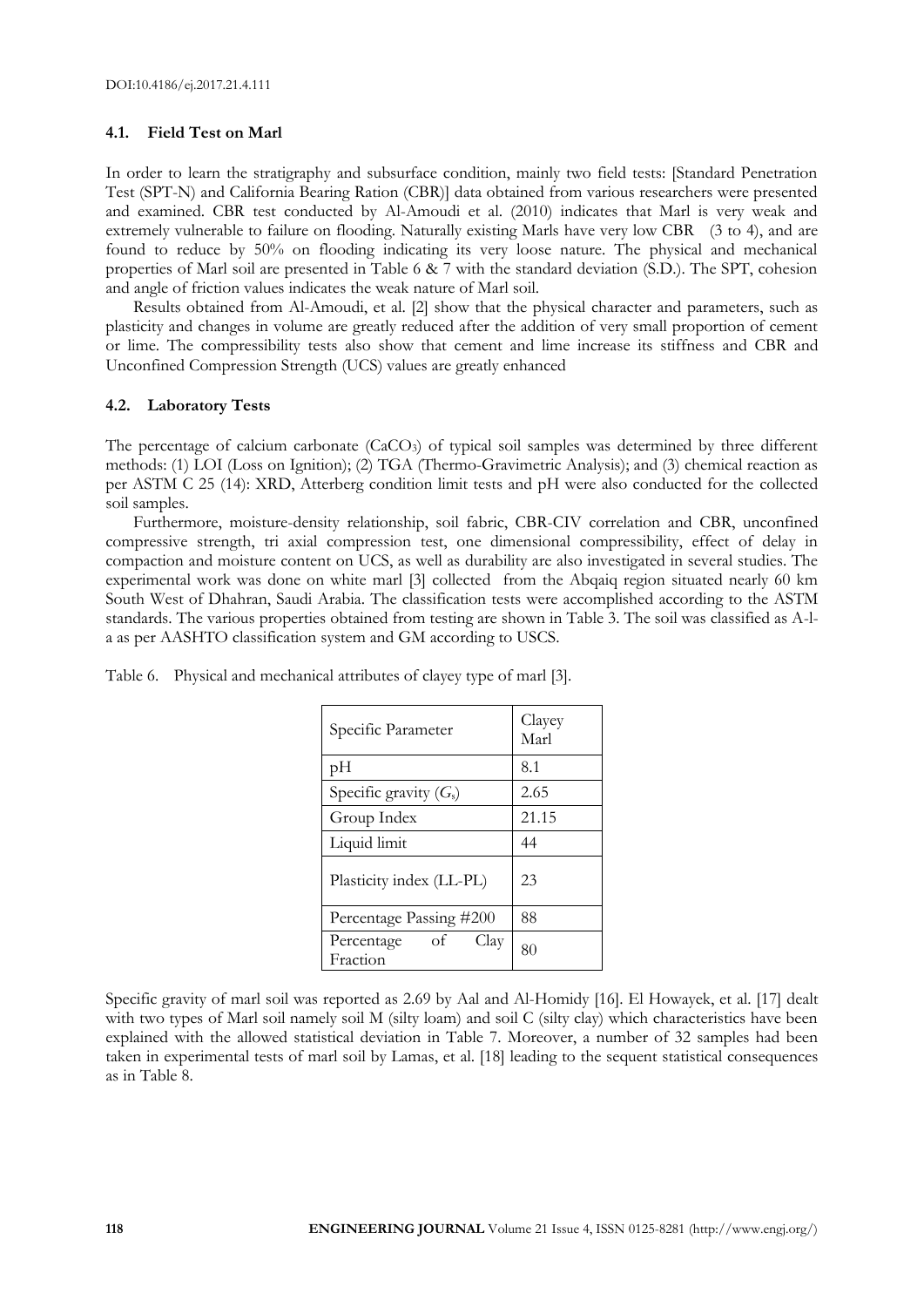|                                   |               | Soil M          | Soil C        |                 |
|-----------------------------------|---------------|-----------------|---------------|-----------------|
|                                   | Range         | Mean $\pm$ SD   | Range         | Mean $\pm$ SD   |
| Organic Content (%)               | $2.0 - 4.3$   | $3.1 \pm 0.6$   | $1.7 - 3.0$   | $2.5 \pm 0.4$   |
| $CaCO3$ (%)                       | 35.9-64.4     | $54.0 \pm 7.4$  | 33.7-41.8     | $37.0 \pm 2.9$  |
| Water Content, W <sub>L</sub> (%) | $50.5 - 68.5$ | $60.9 \pm 6.0$  | 36.6-52.2     | $42.1 \pm 5.2$  |
| Plastic Limit, PL (%)             | 29.0-40.6     | $34.6 \pm 3.5$  | 18.8-25.5     | $21.6 \pm 2.3$  |
| Liquid Limit, LL (%)              | 61.7-78.8     | $67.5 \pm 5.2$  | $40.1 - 52.4$ | $47.5 \pm 4.2$  |
| Silt Content $(\% )$              | 72.0-82.0     | $77.6 \pm 3.0$  | 54.0-66.0     | $61.0 \pm 5.5$  |
| Clay Content $(\%)$               | $15.0 - 23.0$ | $18.3 \pm 2.8$  | $33.0 - 45.0$ | $38.3 \pm 5.3$  |
| Specific Gravity, Gs              | $2.68 - 2.80$ | $2.71 \pm 0.03$ | $2.76 - 2.82$ | $2.79 \pm 0.02$ |
| Void Ratio, e                     | $1.4 - 1.9$   | $1.7 \pm 0.1$   | $1.1 - 1.5$   | $1.2 \pm 0.1$   |
| Total unit weight, $\gamma$ kN/m3 | 15.5-16.8     | $15.9 \pm 0.4$  | $16.8 - 18.3$ | $17.6 \pm 0.5$  |
| Degree of saturation              | 95.3-99.8     | $97.9 \pm 1.4$  | 93.2-99.0     | $97.4 \pm 1.9$  |
| Salt concentration $(g/l)$        | $2.1 - 3.8$   | $3.0 \pm 0.5$   | $2.2 - 5.1$   | $3.6 \pm 1.2$   |
| Salt concentration $(g/kg)$       | $1.4 - 2.2$   | $1.9 \pm 0.2$   | $0.9 - 1.9$   | $1.5 \pm 0.4$   |
| pН                                | $7.5 - 7.9$   | $7.8 \pm 0.1$   | $7.6 - 7.9$   | $7.8 \pm 0.1$   |

Table 7. Deviation of physical and mechanical attributes of marl [17].

Table 8. Statistical analysis of marl physical and mechanical characteristic [18].

| Variables                       | Units                         | Values  |       |        |                |
|---------------------------------|-------------------------------|---------|-------|--------|----------------|
|                                 |                               | Highest | Mean  | Lowest | S.D.           |
| Natural water content           | $\frac{0}{0}$                 | 22.5    | 15.8  | 10.9   | 3.1            |
| Largest size                    | Mm                            | 20.0    | 10.0  | 2.0    | 7.1            |
| Fraction < 0.08 mm              | $\frac{0}{0}$                 | 98.9    | 90.8  | 71.0   | 6.4            |
| Greatest density                | Tn/m3                         | 1.82    | 1.71  | 1.62   | 0.05           |
| Optimum moisture content        | $\frac{0}{0}$                 | 22.2    | 18.3  | 15.2   | 1.6            |
| Liquid limit                    | $\frac{0}{0}$                 | 57.6    | 43.8  | 31.0   | 5.0            |
| Plastic limit                   | $\frac{0}{0}$                 | 25.5    | 18.9  | 15.8   | 2.3            |
| Plasticity Index                | $\frac{0}{0}$                 | 34.5    | 25.0  | 15.2   | 3.9            |
| Carbonates                      | $\frac{0}{0}$                 | 72.3    | 53.5  | 32.2   | 8.68           |
| Quart                           | $\frac{0}{0}$                 | 25.3    | 20.3  | 0.0    | 10.26          |
| Sulphates                       | $\frac{0}{0}$                 | 3.55    | 0.92  | 0.01   | 1.00           |
| Dispersability                  | $X 10^{-6}$ m <sup>3</sup> /s | 3.77    | 2.42  | 1.58   | 0.89           |
| Permeability                    | $X 10^{-9} m^3/s$             | 54      | 1.94  | 0.025  | 9.83           |
| Specific Gravity                | $Tn/m^3$                      | 2.75    | 2.68  | 2.52   | 0.05           |
| Cohesion                        | kPa                           | 4.6     | 1.9   | 1.0    | 0.9            |
| Angle of Friction               | Degrees                       | 35.0    | 24.8  | 15.5   | 3.9            |
| Preconsolidation pressure       | kPa                           | 21      | 13    | 8      | $\overline{3}$ |
| Vertical consolidation constant | $X 10^{-8}$ m <sup>2</sup> /s | 8       | 2.89  | 0.12   | 1.67           |
| Clay fraction                   | $\frac{0}{0}$                 | 45.3    | 39.5  | 30.1   | 6.6            |
| Activity                        |                               | 0.74    | 0.60  | 0.30   | 0.10           |
| Void ratio                      |                               | 0.650   | 0.522 | 0.420  | 0.048          |

The mineralogy attributes of the marl soil was obtained by X-ray diffraction (XRD) technique [8]. The field representative samples on material passing on US sieve No. 40 and sieve No. 100 were examined. Powder type samples were made by crushing the marl material into fine grained powder  $\leq 50 \text{ }\text{\#m}$ ). The different minerals were identified using the powder XRD analysis. The predominant percentages of nonclay minerals are dolomite, calcite and quartz with varying amount. A small number in percentages of montmorillonite as well as other clay minerals were found in the samples.

Aiban [13] performed laboratory investigation to evaluate the geotechnical engineering properties of selected Marl collected from Abqaiq, Eastern Saudi Arabia. It was found that the moulding moisture content percentage significantly affects the engineering related properties of marl. The addition of only 2%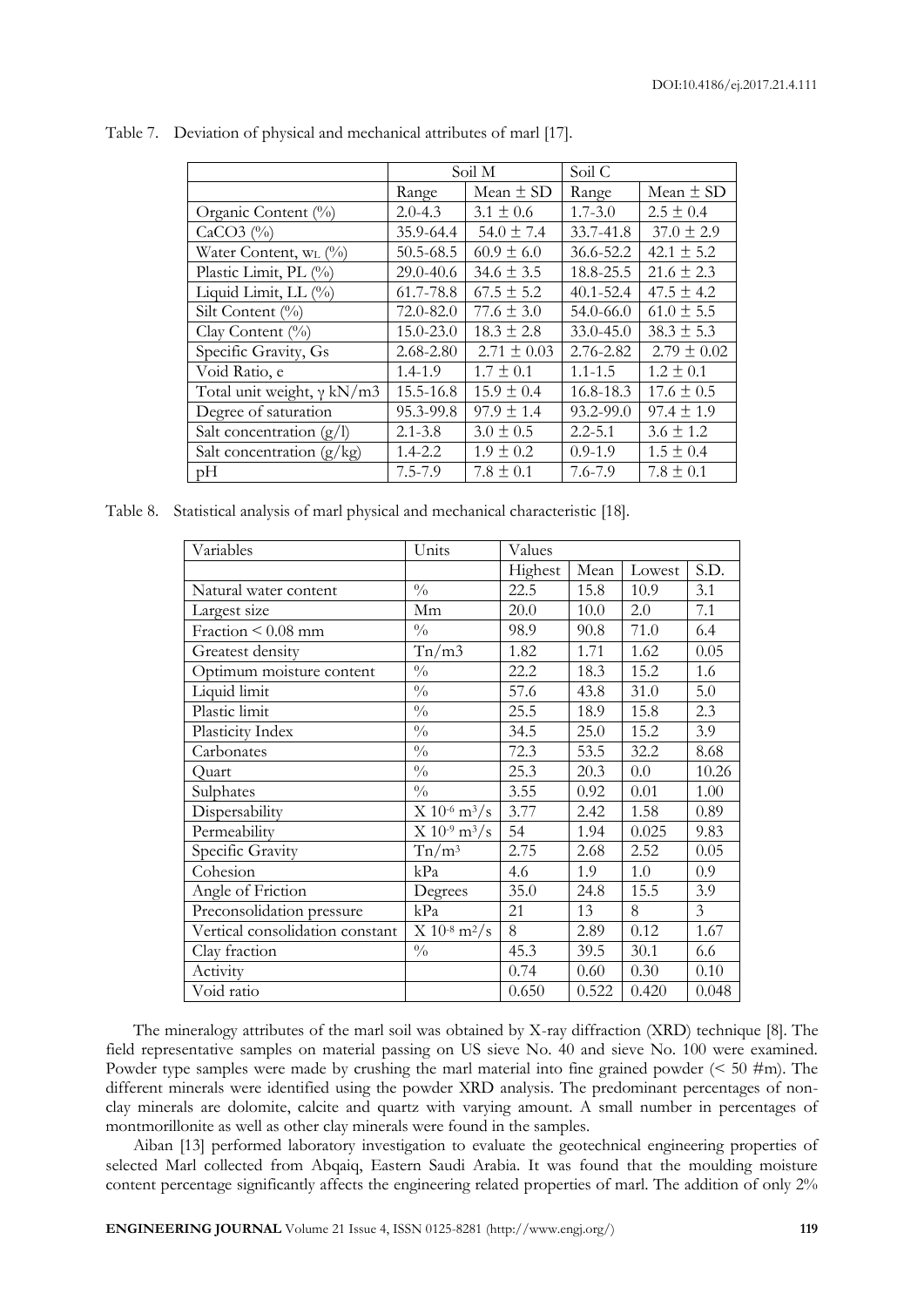Portland cement improves the CBR values significantly. His results also showed that the permeability increased with the permeation period due to leaching.

# **5. Stabilization of Marl Soils**

Several stabilization methods have been utilized for the enhancement of Marl soil properties. Following stabilizations procedures are employed in improvement of Marl Soil in Eastern Saudi Arabia.

#### **5.1. Chemical Stabilization**

Fly ash utilization is common in soil stabilization in recent literatures [19-25]. Al-Malack, et al. [26] performed tests on stabilizing two types of local Saudi soils (sand and marl) using Fuel Oil Fly ash (FFA). 5%, 10% and 15% of FFA was added to both sand and marl with and without addition of 5% Portland cement. It was concluded that marl stabilized with 5% FFA and 5% of cement satisfied the ACI strength requirements. Increasing the percentage of FFA to 10% and 15% reduced the mixture strength below the ACI requirement.

Foamed asphalt technology was effectively used in road bases constructed from local Saudi marl soils as well as from Reclaimed Asphalt Pavements (RAP) [27]. Abdullah and Wahhab [28] concluded that indirect tensile strength (ITS), shear strength and marshal stability for marl, sand and Marl soil stabilized with foam sulfur asphalt showed better results as compared to conventional foam asphalt. The ITS was improved by 9.4% to 17 %, shear strength by 14% and marshal stability by 76 % to 250%.

Qahwash [15] performed a comprehensive laboratory study to evaluate the geotechnical engineering properties of natural fined grained calcareous sediments in Dhahran and Dammam areas. Tests indicated that the fine-grained calcareous sediments possess a low bearing capacity. The influence of saturation was characterized by a reduction in the bearing capacity amounting to one-third the original value. It was recommended that sand not less than 70% by weight be added to the natural fine-grained calcareous sediment to make it a suitable sub-base material. This is desirable by contractors who prefer to work with non-plastic earth materials rather than plastic ones. An increase in sand content increased the maximum dry density and decreased the optimum moisture percent. The rate of the California Bearing Ratio (CBR) value were also observed to be increased significantly with large percentage of sand. The availability of huge quantities of sand in the area makes this procedure more economical.

#### **5.2. Chemical Stabilization Using Cement**

Wahhab and Asi [14] investigated and reported the combined effect of Portland cement (PC) and lime types of additive on the shear strength (Qu) for compacted marl. It was found that addition of the cement/lime contents resulted in an increment in the shear strength of comp acted Marl, and also soaking of the untreated marl samples resulted in total failure. The addition of marl with liquid asphalt prevented the loss of total shear strength of compacted samples when soaked. Their experimental found that as the percentage of PC was increased, the dry and soaked shear strengths of marl also improved. It was reported in the literature that emulsified asphalt is more operative when a low percentage of PC is used due to the accelerated effect of curing. The addition of 2% lime to Marl (emulsion treated) slightly improved the amount of shear strength. This consequence was found to be reversed when lime was increased from 2% to 4% by weight.

Aiban, et al. [9] carried out a comprehensive laboratory testing program for evaluating the performance of cement added and stabilized marl soil mixtures under different environmental exposure conditions. Depend on the laboratory test results and the traffic data, four sections of base courses were constructed, two of them without any additives and two with 4% cement. The continual monitoring as well as evaluation of the 4 sections for around four years indicated that the cement-treated road cross sections exhibited better result over the untreated sample. As compared to the untreated sections, that experienced different forms of deterioration within a few months duration after the construction, the stabilized sections were found to be in an excellent condition until now. Also it was found that the cement additive stabilized marl exhibited CBR values which are more than the lime treated one. Due to the lack of any material (contains pozzolanic substances) in the selected marl, lime was not able to produce higher strength. Furthermore,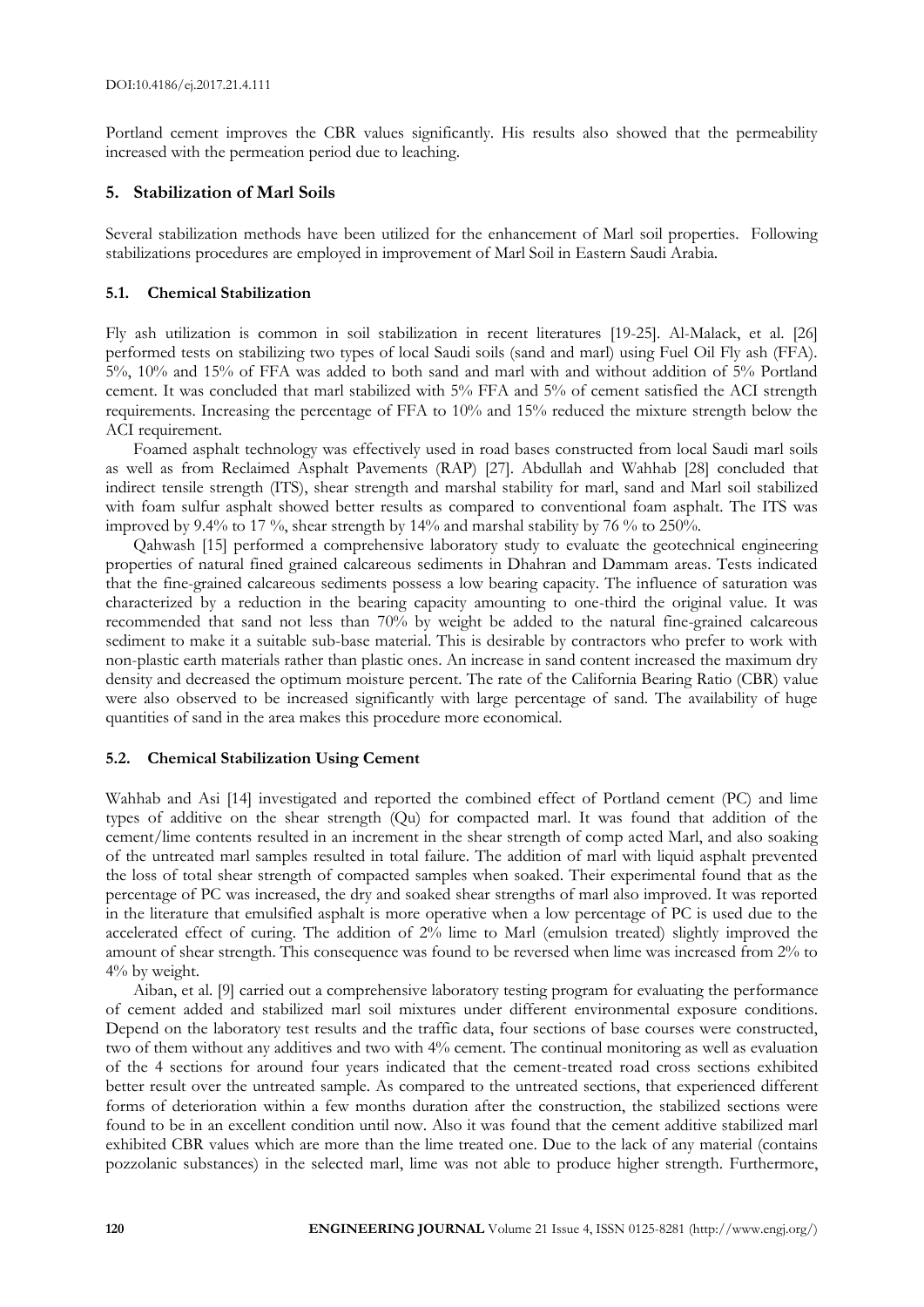from an economic view point, hydrated lime costs about 2.5 times higher than cement in the local Saudi market. Hence, PC was potentially selected as the chemical additive that can be used to stabilize the marls.

Al-Amoudi, et al. [2] carried out laboratory investigations focusing on marl improvement to be used as a road bases. Results showed that cement was better than lime for both in terms of durability and requirements of strength improvement.

### **5.3. Stabilization Using Sand**

Aiban, et al. [8] recommended stabilizing marl of Abu Hadriyah area by mechanical stabilization, by replacing part of Marl Soil with equivalent amount of quartz sand. This showed little increase in maximum dry density, little decrease in optimum moisture content and no change in CBR value. The author also found that 5% cement to 30% Baggah Sand is the best ratio for improving Abu Hadriyah, Abqaiq Marl with respect to strength and durability.

#### **5.4. Stabilization Using Lime**

Al-Amoudi, et al. [2] showed that lime-treated marl soil mixtures (subjected to exposed condition) exhibits more shear strength as compared to the sealed samples. They observed it for both sealed and exposed conditions unconfined Compression Strength (UCS) values for 90-days duration. Lime-marl (by weight 5%) mixtures prepared at the dry side of the optimum moisture were found to be 1620 kPa and 1975 kPa, respectively. The equivalent values were found to be 2307 kPa and 2210 kPa for 7% lime mixed samples. Likewise, the UCS for the unsealed and lime-treated marl at optimum moisture content  $(w_{\text{oot}})$  revealed higher strength as compared to the sealed sample. The strength values for respective 5% lime sample were respectively 1513 and 3446 kPa, for the sealed and exposed samples. The marl soil treated with lime displayed a more significant strength value reduction for the 5% and 7% lime contents on the wet side of the optimum, under the sealed conditions with the strength values of 696 and 809 kPa, respectively. Still, the strength of the exposed marl samples remained almost in the equal range as on the dry side of optimum. The strength for the 5% and 7% lime agent contents samples was found to be 1922 and 2136 kPa, respectively. Ultimately, the strength value was not expressively affected by the percentage of the lime dosages and the laboratory results, though, were more subtle to the procedure for curing.

#### **5.5. Stabilization Using Foamed Asphalt**

Qahwash [15] carried out a stabilization program on Marl using emulsified and cutback asphalts with small percentages of lime and cement (2% and 4%) to enhance the early age properties of Marl and to study the effect of different stabilizers including lime, cement, liquid asphalt and their combinations on the engineering properties of Marl Soil obtained from Dhahran. The effect of type and percent of additive, curing time, confining pressure and water content were investigated. Their results which were primarily based on tri-axial and unconfined compressive strength tests indicated that both types of liquid asphalts were only effective in reducing the stability loss upon saturation but not in enhancing the strength properties. Besides, the addition of either lime or cement increased the shear strength of all compacted samples, although cement was reported to be more effective than lime, especially when emulsified asphalt is used. They stated that optimum properties are obtained when Marl is treated with emulsified asphalt, especially when a small percentage of PC is added.

| Property                             | Marl                                                                                                       |
|--------------------------------------|------------------------------------------------------------------------------------------------------------|
| <b>Typical Construction Problems</b> | Acute water sensitivity,<br>high<br>variability, grain crushing, inaccurate<br>characterization procedures |
| Plasticity Index*                    | $NP$ to a PI of 40                                                                                         |

Table 9. Summary of Characterization of Eastern Saudi Marl [9].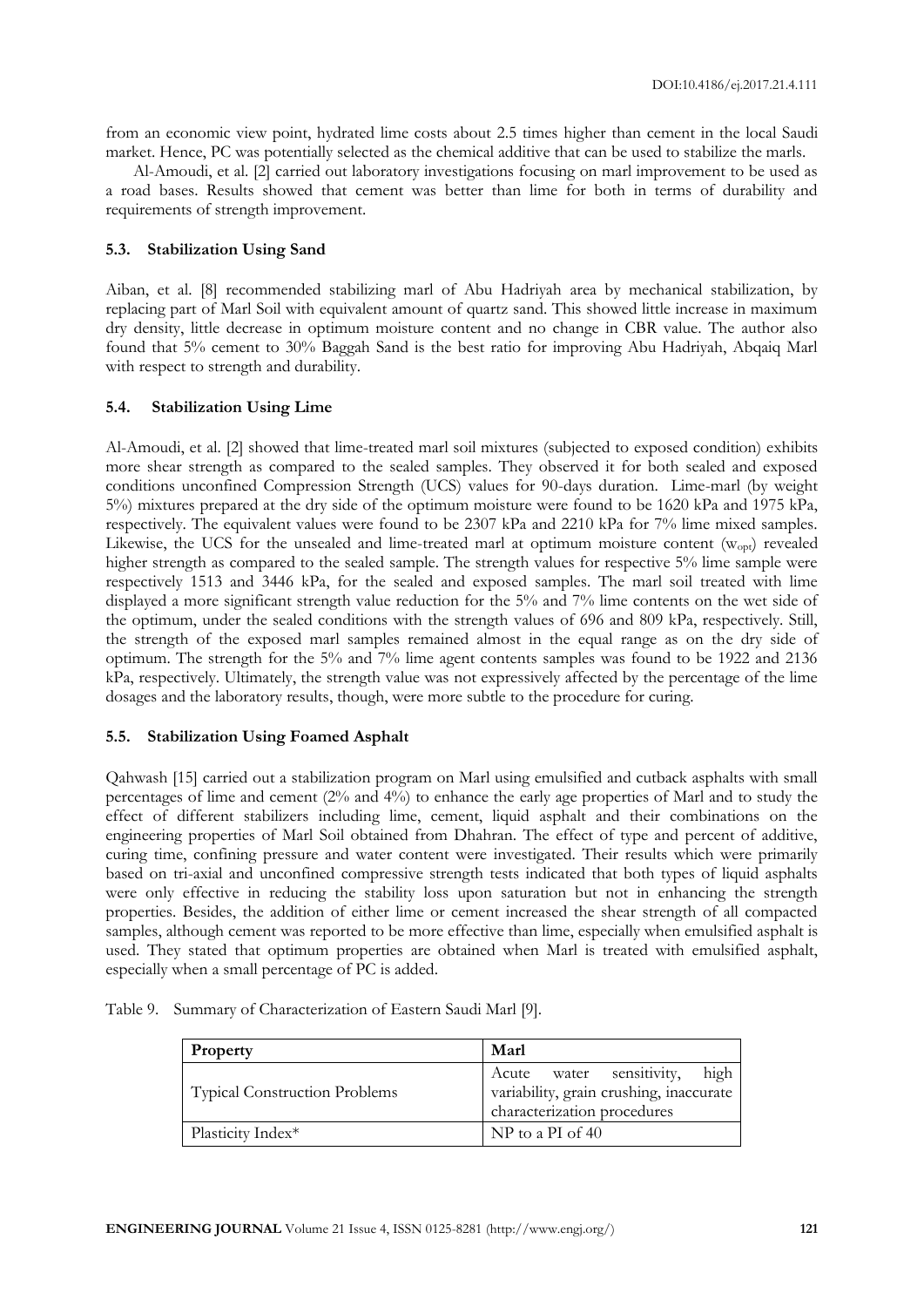| Gradation*<br>$-C_{u}$<br>$-C_c$                                                                                                                                                     | Variable<br>Highly<br>13-200<br>$0.1 - 40$                        |
|--------------------------------------------------------------------------------------------------------------------------------------------------------------------------------------|-------------------------------------------------------------------|
| % Passing ASTM Sieve No.200                                                                                                                                                          | for<br>$1 - 19$<br>dry<br>sieving<br>10-44 for washed sieving     |
| Classification*<br><b>USCS</b><br>-AASHTO                                                                                                                                            | GW<br>SP-SM<br>to<br>A-1-a to A-2-7                               |
| Specific Gravity*                                                                                                                                                                    | 2.66-2.92                                                         |
| Characteristics*<br>Compaction<br>-Max.<br>dry<br>density<br>$(g/cm^3)$<br>-Optimum $w$ (%)                                                                                          | $1.67 - 2.2$<br>$6.4 - 18.6$                                      |
| Peak Friction Angle (deg.)*                                                                                                                                                          | ------                                                            |
| Mineralogical Composition (%)                                                                                                                                                        | Calcite<br>$(5-96)$<br>Dolomite<br>$(0-20)$<br>Quartz<br>$(3-72)$ |
| Permeability, m/s                                                                                                                                                                    | $k_{min} = 1*10^{-10}$<br>$k_{\text{max}}$ at 95% comp.=6.6*10-7  |
| $CBR*$<br>molded)<br>(as<br>Max.CBR<br>$\omega$<br>(as<br>molded)<br>€<br>$-3\%$<br>cement<br>$-5\%$<br>cement<br>$-7\%$<br>cement<br>$-10\%$ cement                                 | $50 - 205$<br>134-253<br>620-745<br>895-1014<br>940-1368          |
| 7<br>$q_u, kPa$<br>molded)<br>days<br>(as<br>Sealed Curing@ $0\%$ cement $*$ , $\epsilon$<br>$\bullet$<br>$-3\%$<br>cement<br>$-5\%$<br>cement<br>$-7\%$<br>cement<br>$-10\%$ cement | 241-337<br>2498-3908<br>3560-6361<br>3854-6886                    |
| Exposed Curing @ $0\%$ cement $*$ , $\epsilon$<br>$-3\%$<br>cement<br>$-5\%$<br>cement<br>$-7%$<br>cement<br>$-10\%$ cement                                                          | 1841-2604<br>4495-6002<br>5558-8769<br>5606-8900<br>----------    |

\* Original Soils (no improvement)

 $q_u$ = unconfined compressive strength

#### **6. Results and Discussion**

#### **6.1. Salient Characteristics of Marl**

Marl soil could be classified as GW to SP-SM according to USCS and A-1-a to A-2 according to AASHTO soil classification systems based on the plasticity and grain-size analysis results. Specific gravity of the soil was reported within the range of 2.66-2.92. Marl soil contains a high variation of calcite (5%-96%), quartz (3%-72%) and dolomite (0-20%). The high percentage of quartz and calcite are responsible for coarse– grained nature and non-plastic behavior marl has been postulated. The optimum water content percentage varied from 6.4% to 18.6%. Without any cement addition, the maximum dry density varied from 1.67g/cm3 for the soil and 10% cement content the dry density value reached to a maximum value of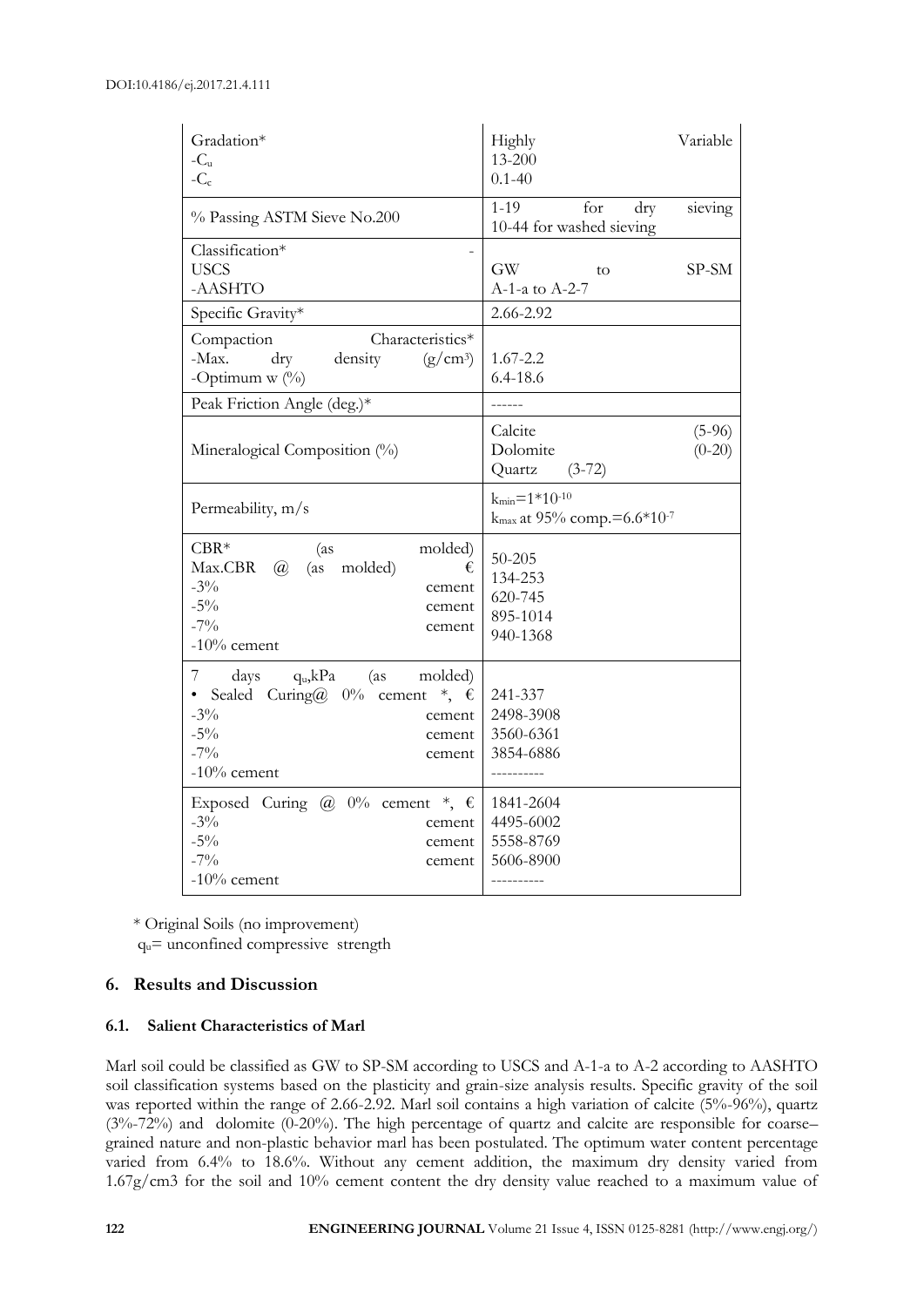about 2.2g/cm3. Without any stabilizer the maximum CBR was found to be 108. Though, the CBR increased to 1315 consistent to 10% addition of cement to the marl soil. It was found that the delay in compaction work may result in reduce strength for both curing conditions for the samples cured under sealed and exposed conditions. The reduction in strength value was more distinct at beginning, and, thereafter, soil got stabilized after the two hours of delay, especially for the sealed and cured condition. It is the fact that when cement agent is added to the un-stabilized soil sample and then compacted without delay, the chemical agent hydrates after mixing and compaction and then develops more effective strength than that compacted with delay. Table 9 summarizes the results of marl soil properties tested under the described scheme.

| Property                                                                                                                 | Marl                                                                                                                          |
|--------------------------------------------------------------------------------------------------------------------------|-------------------------------------------------------------------------------------------------------------------------------|
| Effect of Delay in Compaction $\epsilon$                                                                                 | Delay should not exceed 2 hrs from<br>mixing                                                                                  |
| Durability (Weight Loss)% ASTM D 559 @<br>$-3\%$<br>cement<br>$-5\%$<br>cement<br>$-7%$<br>cement<br>$-10\%$ cement      | $1.6 - 2.5$<br>$0.7 - 1.3$<br>$0.4 - 0.9$<br>-------                                                                          |
| Slake<br>Durability (Weight Loss)%<br>(a)<br>$-3\%$<br>cement  <br>$-5\%$<br>cement<br>$-7%$<br>cement<br>$-10\%$ cement | $1.3 - 2.7$<br>$0.6 - 1.0$<br>$0.3 - 0.9$<br>--------                                                                         |
| 7 days Modulus of Resilience $(M_R)$ Mpa                                                                                 | $5\%$<br>$\omega$<br>cement<br>content<br>10225-13631<br>(sealed)<br>10425-12632 (exposed)                                    |
| Optimum Asphalt Content $\epsilon$                                                                                       | -6% emulsion( $2\%$ premixing water +2<br>$4\%$<br>added<br>water)<br>to<br>$-6\%$ cutback asphalt                            |
| Dry Stability at $\epsilon$                                                                                              | -20 kN at optimum emulsion + $0\%$<br>$-33$ kN<br>cement<br>optimum $+2\%$<br>cement<br>at<br>-15 kN at optimum $+0\%$ cement |
| Wet Stability at $\epsilon$                                                                                              | -7.5 kN at optimum emulsion + $0\%$<br>$-28$ kN<br>cement<br>optimum $+2\%$<br>cement<br>at                                   |
| Recommended Stabilization Method                                                                                         | -Cement                                                                                                                       |

Table 10. Stabilization outcome of Eastern Saudi Marl [9].

€: For the soils for detailed investigation

### **6.2. Consequences of Marl Soil Stabilization**

Compacting with the stabilized materials enhances the properties of Marl soil which is expected in improve subgrade in prospective construction. The results of stabilization techniques for marl are summarized in Table 10. The result shows the strength, stability perspective at various condition with different cement and emulsion contents.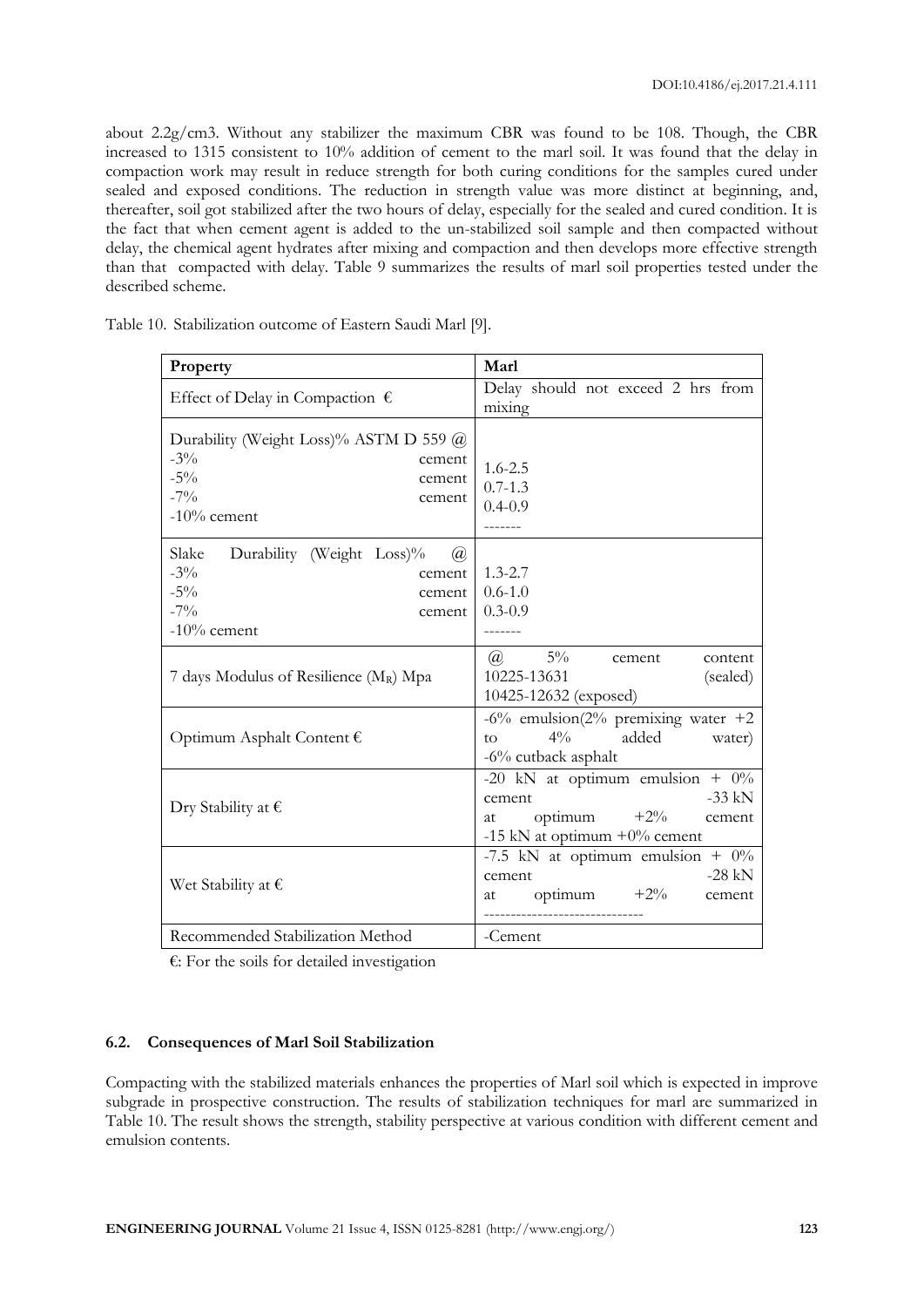# **6.3. Durability Assessment**

The long duration serviceability of any stabilized soil assessment considered to be an integral part of any kind of soil stabilization platform. The durability assessment for Saudi Arabian marl soil results are presented in Fig. 2 with material loss in weight and the stabilizer dosages. On the instance of marl treating with 5% and 7% lime the material loss changed significantly.

According to ASTM test slake tests the loss counted as 9.7% and 13.9%, respectively for 5% lime content. However, the material loss was found to be much less (8.2% and 4.0%, respectively). The same tendency was also noted for the 7% lime treated marl mixtures.

For 5% cement treated marl, the loss in weight was significantly reduced to 2.6% and 4.5% for the both two methods. But, with 7% cement treatment, the difference between the two techniques was found not to be significant, and the loss in weight being less than 2% for the both methods. The data affirms the dominance of PC for improving the marl type of soil with respect to the hydrated lime.

The apparently coarse–grained and non-plastic in nature of the marl soil resulted in relatively reduced cementation with the lime addition, and hence causes considerable amount of loss in material engineering perspective.



Fig. 2. Stabilizer content effect on the durability properties of stabilized marl soil specimens [2].

The durability criteria requirements were well satisfied by marl soil which are stabilized using the both 5% and 7% lime and PC. Nonetheless, stabilization with cement achieved better results, with the material losses found to be less than that for marl soil stabilized with lime.

#### **7. Summary and Conclusion**

In Eastern Saudi Arabia, marl is the most popular construction material which has wide variability in its constituents and properties. However, some problems which appear in constructed facilities do arise the need for improving this soil. Based on the analysis the following conclusions are drawn:

- 1. Portland cement (PC) is the most popular and cost effective stabilizing agent for Marl Soils in Saudi Arabia.
- 2. The results indicate that addition of a small percentage of Portland cement (as low as 3% by the dry weight of soil) to Marl produces strong, water-resistant, and durable material. Cement is recommended to be added to the Marl in an increment of 2%.
- 3. If liquid asphalt used for Marl stabilization, a small amount of Portland cement (2%) is suggested to be used to improve the strength.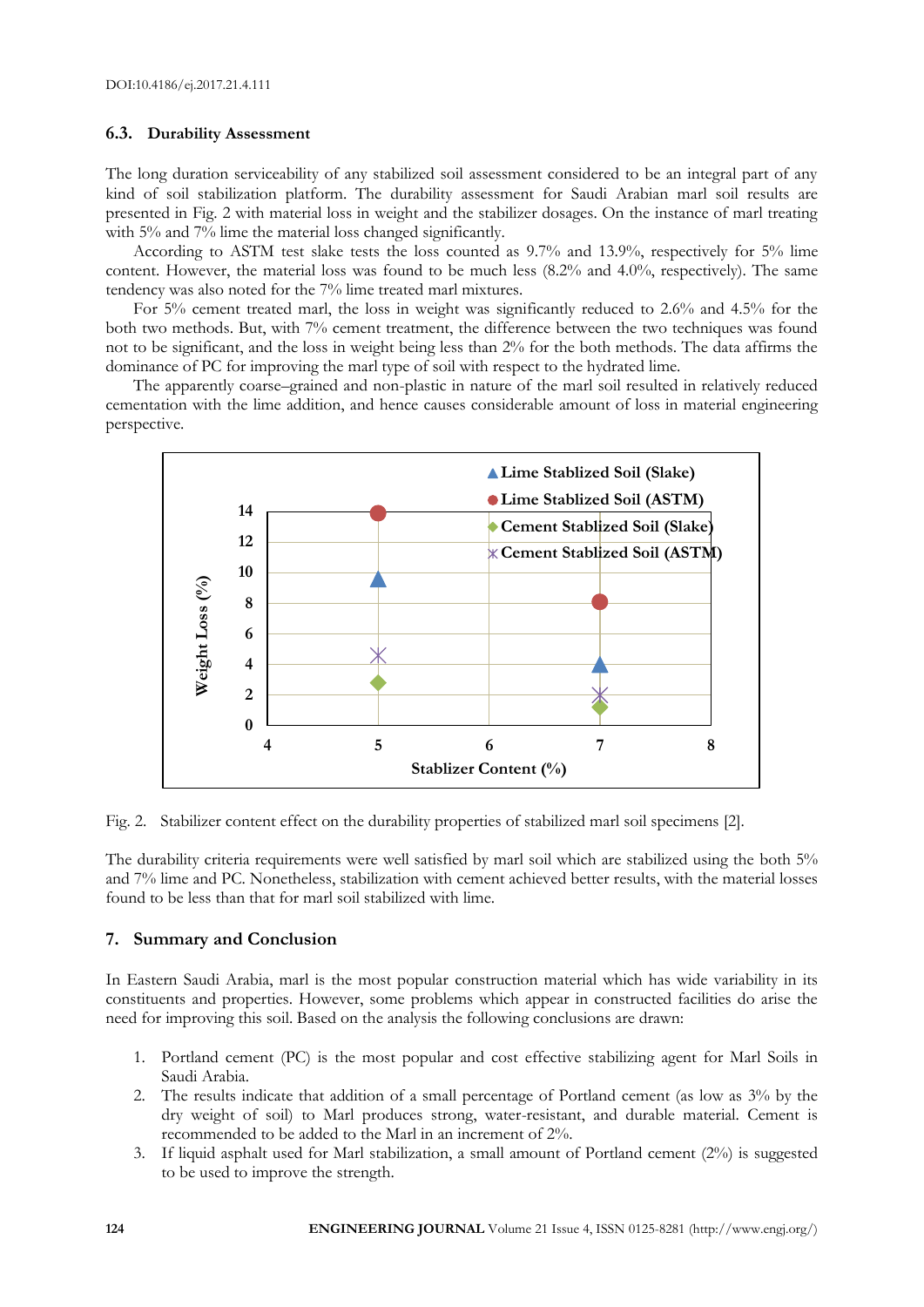- 4. The performance of Marl soils is excellent when it is compacted at its optimum moisture contents. However, little deviation from the optimum moisture content, even within the 95% density limits, may cause a complete collapse (strength loss) whereby the CBR value is reduced from 100 to less than 10.
- 5. Most of the results consider that the performance of Marl soil stabilized with cement is much superior to that stabilized using lime. Lime and cement stabilization satisfy the durability requirement with less material losses in cement.

No investigation have been carried out and found to improve Marl soils using Geo-synthetics application which can be recommended to protect it from moisture related adverse actions.

#### **8. Recommendations**

As most of the construction problems related to shallow foundations such as road bases, sub bases and building foundations in Eastern Saudi Arabia, are attributed to the sensitivity of construction materials to moisture,. it is, therefore, recommended to use a low percentage of Portland cement (2-4%) when used in a high water table environment or use strict quality control procedures where Marl should be compacted to at least 95% modified proctor at a moisture content close to the optimum value.

During the period from 1987 to 2016, a few studies were conducted to improve Marl in Saudi Arabia; therefore, it is recommended for the researchers to conduct more studies in this area due to its importance.

#### **Acknowledgement**

We would like to thank University of Bahrain (UOB) and KFUPM, Saudi Arabia for supporting the conducted research work. Specially, the graduate student research support is much appreciated.

#### **References**

- [1] M. Arifuzzaman, M. A. Habib, M. K. Al-Turki, M. Khan, and M. Ali, "Improvement and characterization of sabkha soil of saudi arabia: A review," *Jurnal Teknologi,* vol. 78, pp. 1-11, 2016.
- [2] O. S. B. Al-Amoudi, K. Khan, and N. S. Al-Kahtani, "Stabilization of a Saudi calcareous marl soil," *Construction and Building Materials,* vol. 24, pp. 1848-1854, 2010.
- [3] S. A. Aiban, "Strength and compressibility of Abqaiq marl, Saudi Arabia," *Engineering Geology,* vol. 39, pp. 203-215, 1995.
- [4] A. B. M. S. Islam, M. Jameel, and M. Z. Jumaat, *Boring, Sampling and Field Testing in Soil Investigation*, First ed. Saarbrücken, Germany: VDM Publishing, 2011.
- [5] S. M. Islam, R. Hashim, and A. B. M. S. Islam, "Behaviour of peat-added composite bricks in low-cost building construction," *Materials Research Innovations,* vol. 18, pp. 1-5, 2014.
- [6] S. M. Islam, R. Hashim, A. B. M. S. Islam, and R. Kurnia, "Effect of peat on physicomechanical properties of cemented brick," *The Scientific World Journal,* vol. 2014, p. 8, 2014.
- [7] N. K. Mishra and S. Rath, "Cost effectiveness of clayey soil & moorum, treated with fly ash-lime for construction of low volume roads," *International Journal of Civil and Structural Engineering,* vol. 2, p. 370, 2011.
- [8] S. Aiban, H. Al-Abdul Wahhab, and O. Al-Amoudi, "Identification, evaluation and improvement of eastern Saudi soils for constructional purposes," *Final Report, KACST Project AR-14-61,* 1999.
- [9] S. A. Aiban, H. I. A.-A. Wahhab, O. S. B. Al-Amoudi, and H. R. Ahmed, "Performance of a stabilized marl base: a case study," *Construction and Building Materials,* vol. 12, pp. 329-340, 1998.
- [10] O. N. Maaitah, "Evaluation of Al-Karak ash for stabilization of marl clayey soil," *Electronic Journal of Geotechnical Engineering,* vol. 17, 2012.
- [11] M. Kavvadas, A. Anagnostopoulos, V. Georgiannou, and M. Bardanis, "Characterisation and engineering properties of the Corinth Marl," in *Proceedings of International Workshop 'Characterisation and Engineering Properties of Natural Soils', Singapore*, 2002, pp. 1435-1459.
- [12] S. A. Aiban, "A study of sand stabilization in eastern Saudi Arabia," *Engineering Geology,* vol. 38, pp. 65- 79, 1994.